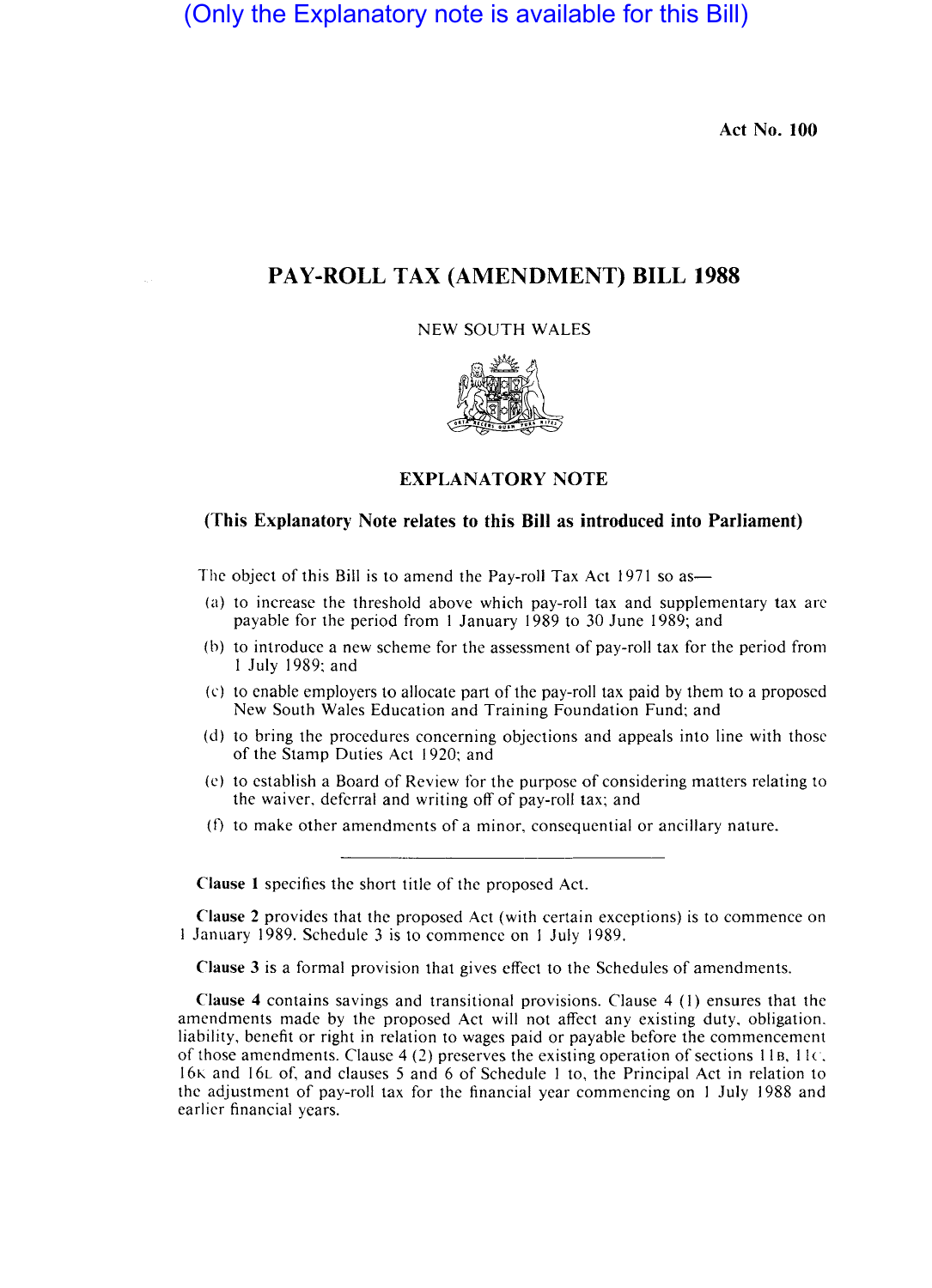### SCHEDULE 1-AMENDMENTS RELATING TO LIABILITY TO TAXATION FROM 1 JANUARY 1989 TO 30 JUNE 1989

The amendments made by this Schedule are intended to increase the pay-roll tax exemption threshold and taper band limits, for both sole employers and employers who are members of a group, by 8 per ent. The effect of this increase will be that the exemption threshold will rise from \$400,000 to \$432,000 over a full financial year and the upper threshold, at which full pay-roll tax at 5 per cent becomes payable, will rise from  $$1,400,000$  to  $$1,512,000$  over a full financial year.

#### SCHEDULE 2-AMENDMENTS RELATING TO SUPPLEMENTARY PAY-ROLL TAX FROM 1 JANUARY 1989 TO 30 JUNE 1989

The amendments made by this Schedule are intended to increase the supplementary pay-roll tax exemption threshold and taper band limits, for both sole employers and employers who are members of a group, by 8 per cent. The effect of this increase will be that the exemption threshold will rise from \$1,400,000 to \$1,512,000 over a full financial year and the upper threshold, at which full supplementary pay-roll tax at 1 per cent becomes payable, will rise from \$2,100,000 to \$2,268,000 over a full financial year.

### SCHEDULE 3-AMENDMENTS RELATING TO LIABILITY TO TAXATION **FROM 1 JULY 1989**

The amendments made by this Schedule replace the current provisions relating to liability for pay-roll tax and supplementary pay-roll tax with new provisions that combine those two taxes into a single tax assessed by a series of marginal rates. Generally speaking, pay-roll tax under the new system will be calculated as follows:

For an annual pay-roll of less than \$432,000, the tax payable will be nil.

- For an annual pay-roll of  $$432,000-$1,512,000$ , the tax payable will be 7 per cent of the amount by which the annual pay-roll exceeds \$432,000.
- For an annual pay-roll of \$1,512,000-\$2,268,000, the tax payable will be \$75,600 plus 8 per cent of the amount by which the annual pay-roll exceeds  $$1,512,000$ .
- For an annual pay-roll of more than \$2,268,000, the tax payable will be \$136,080 plus 6 per cent of the amount by which the annual pay-roll exceeds  $$2,268,000$ .

Modifications to this scale will be made depending on whether or not the employer is a member of a group and whether or not the employer or group pays interstate wages.

#### SCHEDULE 4-MISCELLANEOUS AMENDMENTS

Schedule 4 (1) (a) inserts definitions of "Education and Training Foundation Fund", "pay" and "Pay-roll Tax Suspense Account" into section 3 (1).

Schedule 4 (1) (b) (i) amends the definition of "wages" in section 3 (1) as a consequence of the amendment to be made by Schedule  $4 (1) (e)$ .

Schedule 4 (1) (b) (ii) further amends that definition as a consequence of the amendments to be made by Schedule  $4(1)(c)$ .

**Schedule 4 (1) (c)** substitutes section 3 (2) so as to vary the provisions of that be section in relation to the way in which meals and accommodation are to be treated the assessment of wages paid by an employer. It also subsection in relation to the way in which meals and accommodation are to be treated in the assessment of wages paid by an employer. It also inserts a new subsection  $(2A)$ into section 3. The new subsection defines the expressions "quarters" and "self-contained accommodation" that are used in the substituted section  $3(2)$ .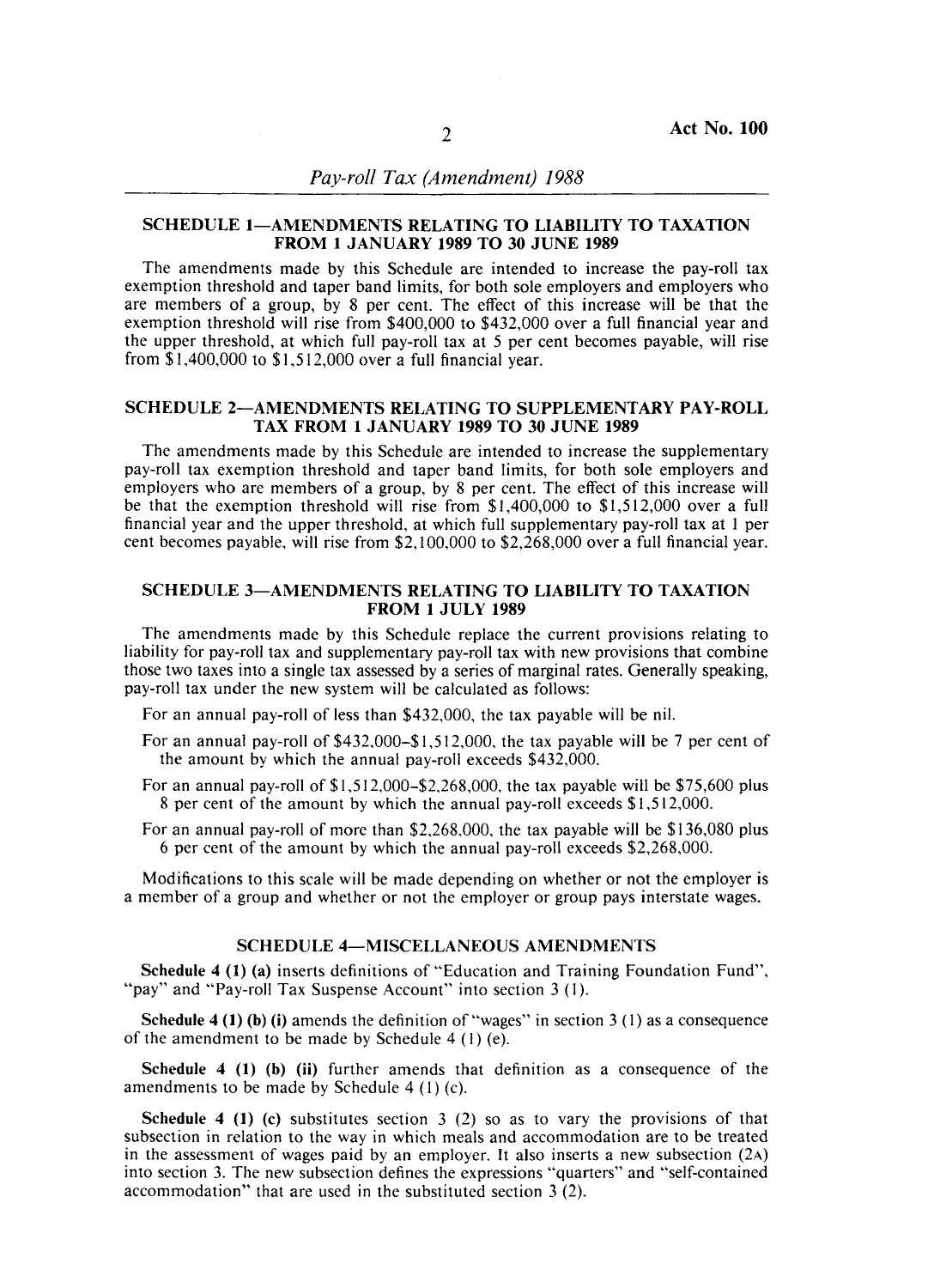Schedule 4 (1) (d) amends section 3 (3) so as to reflect the fact that the Northern Territory is now, for pay-roll tax purposes, to be treated as a separate State.

Schedule 4 (1) (e) inserts a new subsection (4) into section 3. The proposed subsection ensures that the provisions of the Principal Act cannot be evaded when liability to pay wages is artificially split between an employer and some other person or when the payment of wages is artificially split between an employee and some other person.

Schedule 4 (2) amends section 10 so as to exempt from liability to pay-roll tax-

- (a) those wages that are paid to employees under a group apprenticeship scheme or group traineeship scheme approved by the Secretary of the Department of Industrial Relations; and
- (b) those wages that are payable, in the form of free or subsidised accommodation (other than holiday accommodation), pursuant to the Rural Workers Accommodation Act 1969 or for use by employees in connection with their employment.

Schedule 4 (3), (4) **and** (9) amend sections liB and 16K, and Schedule I, so as to replace obsolete references to the Department of Finance and the Minister for Finance with references to the Treasury and the Treasurer.

Schedule 4 (5) amends section 17 so as to ensure that the amount of pay-roll tax that is required to accompany a return under the Principal Act is a proportion (equivalent to the ratio of the number of days in the return period to the number of days in the relevant financial year) of the pay-roll tax that would (calculated on the basis of the taxable wages paid or payable during that period) be payable for the whole of that financial year.

Schedule 4 (6) inserts a new section 17<sub>A</sub>. The proposed section will enable an employer to elect to contribute 2 per cent of the tax paid in relation to the taxable wages paid or payable by the employer during a financial year to the New South Wales Education and Training Foundation Fund to be established under proposed section 31A. Proposed section 17 A will apply only to tax paid in relation to pay-roll tax liability for the period from I January 1989 to 30 June 1993.

Schedule 4 (7) inserts a new section 31A. The proposed section establishes a Pay-roll Tax Suspense Account, into which all tax paid to the Chief Commissioner under the Principal Act will be paid. The proposed section also establishes a New South Wales Education and Training Foundation Fund, into which will be transferred funds in the Suspense Account that are the subject of notices of election under the proposed section 17A. The residue of the funds in the Suspense Account will be payable to the Consolidated Fund.

Schedule 4 (8) substitutes Part 6. The new Part contains 2 Divisions.

- Division I contains a new section 32. The proposed section replaces the existing sections 32-34 with provisions that correspond to the procedures contained in section 124 of the Stamp Duties Act 1920 for dealing with objections to assessments of pay-roll tax and the stating of cases to the Supreme Court.
- Division 2 contains new sections 33, 34, 34A, 34B and 34c.
	- Proposed section 33 establishes a Board of Review consisting of the Chief Commissioner, the Auditor-General and the Secretary of the Treasury.
	- Proposed section 34 enables the Board of Review to waive payment of pay-roll tax if payment would expose a person or a person's dependants to serious hardship.
	- Proposed section 34A enables the Board of Review to defer payment of pay-roll tax in such circumstances, and for such periods, as it thinks fit.